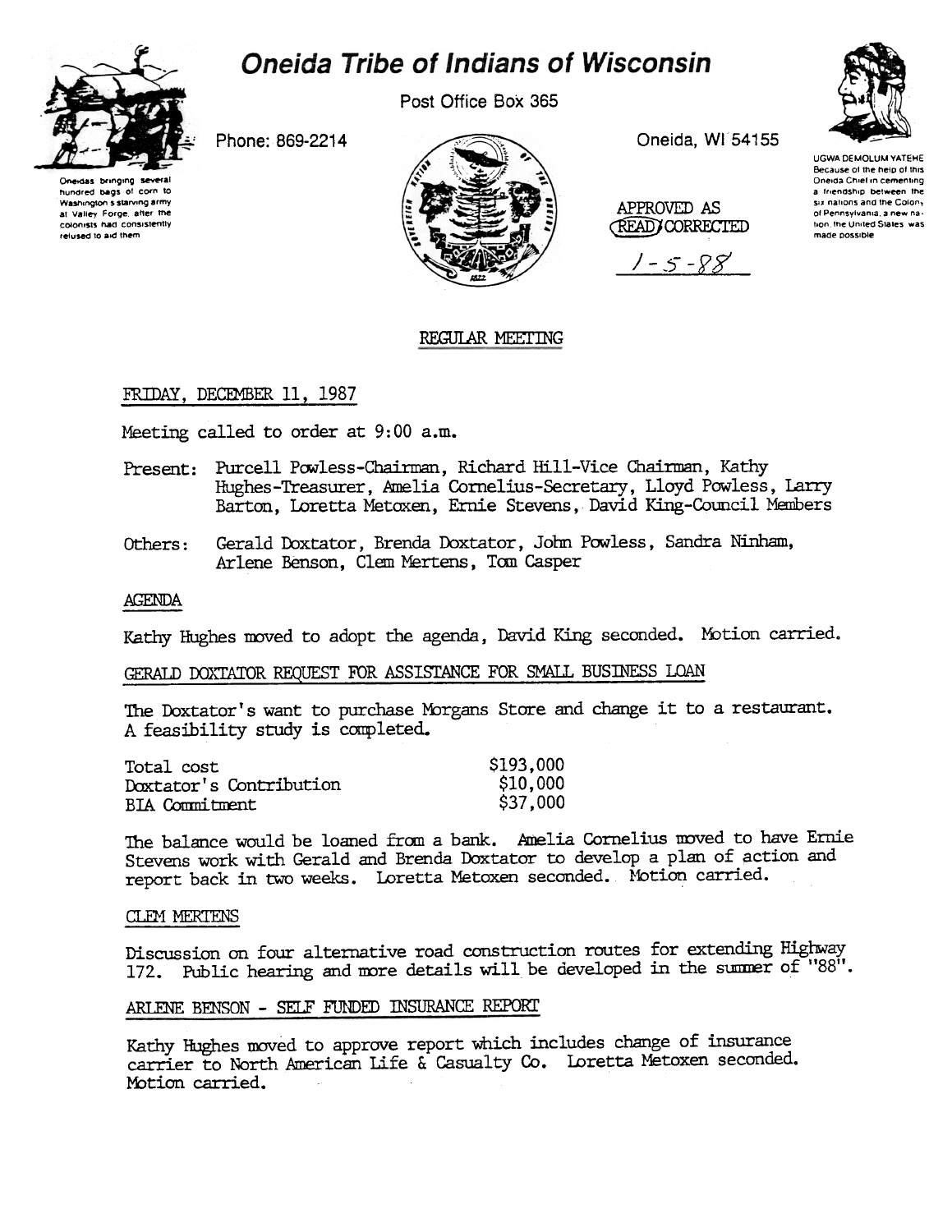ONETDA TRIBE OF INDIANS OF WISCONSIN REGULAR MEETING - DECEMBER 11, 1987 Page 2

#### EQUAL RIGHTS COMMISSION REPRESENTATION

Kathy Hughes moved to appoint Jerry L. Hill to this Commission. Ernie Stevens seconded. Motion carried.

#### URBAN TRANSPORTATION NEEDS

Rick Hill moved to support the transporting of Green Bay elders to Oneida for the morning meal and shopping. Loretta Metoxen seconded. Motion carried.

#### ALTERNATIVE BINGO UPDATE - Sandra Ninham

Ernie Stevens moved to hold internal bingo for 30 days and that it be open to the public at the discretion of the managers. Loretta Metoxen seconded.

Ernie Stevens moved to amend that the definition of "internal" mean the tribal community, tribal employees, tribal members and spouses, members of community living within the exterior boundaries of the Oneida Reservation and other Indians. Loretta Metoxen seconded. David King opposed. Motion carried. Main motion carried.

Ernie Stevens moved to have management expand to a second session at their discretion. Loretta Metoxen seconded. David King abstained. Motion carried.

Kathy Hughes requested Sandra Ninham to give a cash flow analysis

Ernie Stevens moved to adopt the Bingo Plan. Kathy Hughes seconded. David King abstained. Motion carried.

#### EXECUTIVE SESSION

Sharon Cornelius, Don Wilson, Bob Niemela, Barbara Schuman were present. Discussion of Bingo Management restructuring and procedure opinion from Sharon Cornelius.

Further discussion rescheduled for process development on December 18, 1987.

### TELLING OF CRITICAL POSITIONS WITHIN THE TRIBE

Tribal Controller, Manager of Personnel, Director of Gaming, Environmental Specialist, Manager of Economic Development.

Loretta Metoxen noved that these positions are critical to Tribal operations and that the following alternative selection process be followed:

Screening to be done by a team consisting of the Personnel Manager, the  $1.$ General Manager, a Professional from the area to be filled, and a Business Committee member with non-voting status.